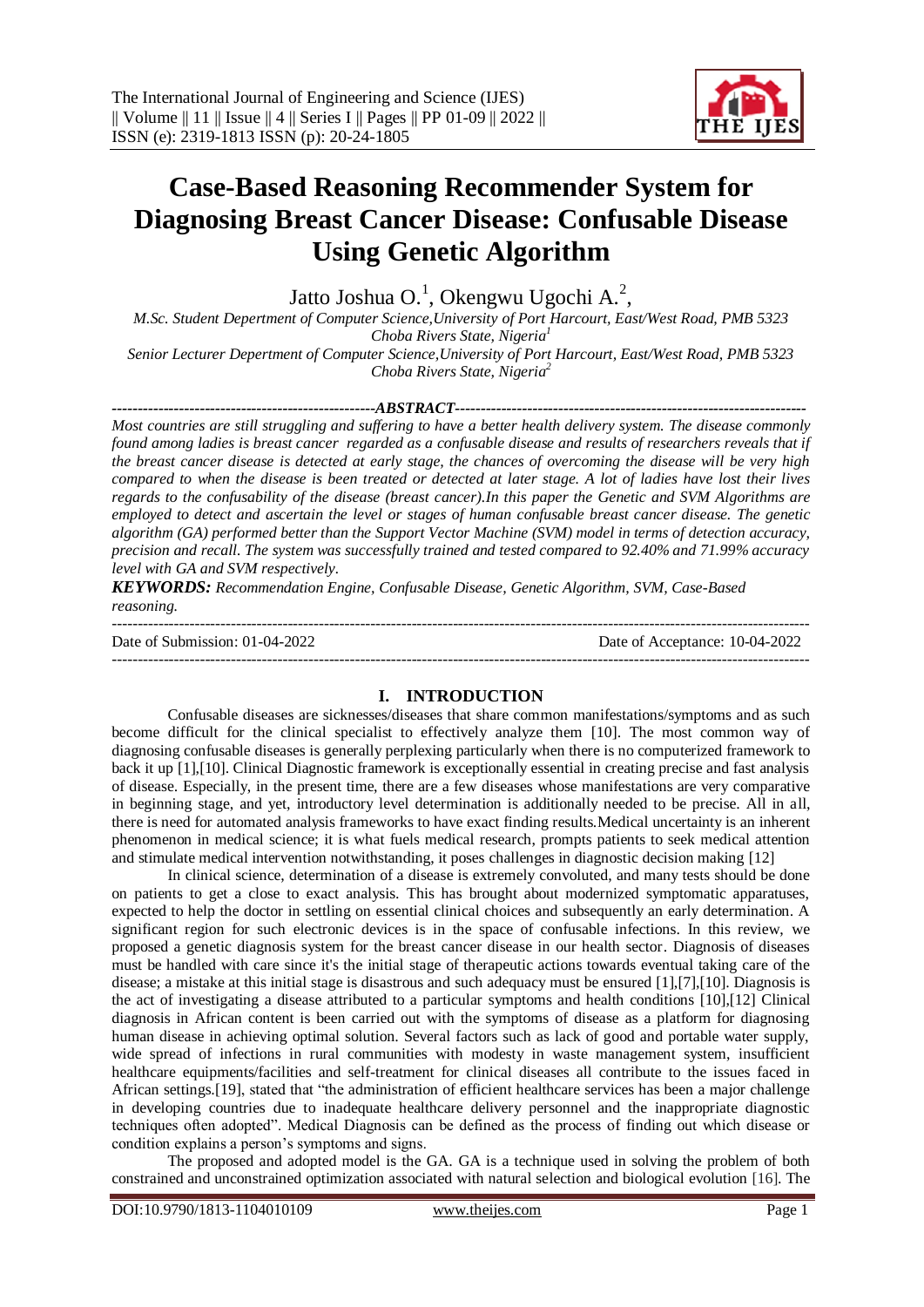GA repeatedly modifies the individual population. The GA has promising implications in various medical specialties including radiology, radiotherapy, oncology, pediatrics, cardiology, etc.

The Fitness function in GA is recorded to be higher in value, attainable, and also equates to be a better solution in any problem domain. If the fitness is chosen poorly or defined inaccurate, the GA might be unable have a solution, or may find wrong solution. However, a major drawback of GA is that its convergence is very much dependent on its initial solution. This is also because; since GA mapps to a class of non-deterministic algorithms which the optimal solution a user gets from GA may varies for the algorithm at every same input data. So it is rather sub-optimal then. GA systems are [systems](https://en.wikipedia.org/wiki/Fuzzy_system) constructed by genetic programming that imitate the process of natural evolution, to identify its structure and parameter. Therefore, soft computing and genetic programming (GP) techniques have been widely used to identify structure and parameters of genetic systems.

## **II. RELATED WORKS**

The two major motivations in medical science are to prevent and diagnose diseases [10],[12]. Diagnosis of disease must be done with care since it is the first stage of therapeutic actions towards eventual management of the disease; a mistake at this stage is disastrous, and such, adequate care must be ensured [1],[7] Diagnosis becomes difficult in medical domain due to influence of medical uncertainties that arises from confusability in disease symptomatic presentation between two diseases. This confusability of these diseases stems from the overlaps in the disease symptomatic presentation and has led to misdiagnosis with various degrees of associated costs and in worst cases led to death [10]. In recent times, the negative effect of medical uncertainties has attracted attention about the emerging realities of this period where evidence based and patient- centered care has brought to fore the limitation of scientific knowledge.

[13] looked at a cloud-based Model for predicting and Diagnosing Breast Cancer. The study developed a cloud-based intelligent BCP-T1FSVM (Breast Cancer Prediction Model using Type-1 Fuzzy and Support Vector Machine) with 2 variations/models like BCP-T1F and BCP-SVM. The developed BCP-T1F-SVM system has employed two main soft computing algorithms.) Furthermore, the developed BCP-T1F-SVM expert system was specifically used to identify the different types and stages of cancer a person is suffering from. In the central role of the breast cancer disease, the BCP-SVM was used to diagnose the breast cancer at early stage; the BCP-T1F was also used to diagnose the breast cancer disease at the early stage, taking the stages and levels of the breast cancer disease into consideration. The evaluation and calculation used in the work shows that the BCP-SVM performed better and higher than that of the BCP-T1F in diagnosing the breast cancer disease.

[18] developed Fuzzy cluster means algorithm for the diagnosis of confusable disease. They built an expert system driven by the fuzzy cluster means (FCM) algorithm, the system accepted symptoms as input and provides the degree/level of membership of each disease in any confusable disease set. The model specifically was designed to diagnose patient infected with the alcoholic liver as a confusable disease. The data on alcoholic liver disease were collected and used in the development of knowledge base. Fuzzy logic and FCM algorithm was propelled as the inference engine. The system was implemented with CLIPS expert system shell and Java as the front end platform while Microsoft Access was used as the database application. The system gives a measure of each disease within a set of confusable disease. The system had a classification accuracy of 60%.

[12] adopted a hybrid methodology for differential diagnosis of confusable diseases, which was an application of an intelligent model, based on fuzzy logic technology was harnessed in the work to facilitate successful differential diagnosis of confusable tropical disease. The research specifically focuses on hepatitis, malaria typhoid fever and urinary tract infection as confusable diseases. Data from patients who were already diagnosed conventionally (and confirmed by laboratory tests) of hepatitis, malaria, typhoid fever and urinary tract infection were collected and the results show that the diagnosis carried out using the fuzzy system compares favourably with diagnosis arrived at conventionally by experienced physicians.

[1] researched on a framework for Early Differential Diagnosis of Tropical Confusable Diseases using the fuzzy Cognitive Map Engine. The study developed a soft-computing framework for the differential diagnosis of tropical diseases. It focuses on the development of a fuzzy cognitive map (FCM) model for early differential diagnosis of tropical diseases. [7] carried out a research using Analytic Hierarchy Process (AHP) model for Diagnosis of Tropical Confusable Diseases. The model mined the experiential knowledge of medical experts to develop an AHP model for the diagnosis of seven confusable diseases that are prevalent in tropical (mostly developing) countries. The system also takes cognizance of some risk factors that could pre-dispose an individual to infection. In addition, it recognizes the sematic causative relationships among symptoms, and can account for comorbidity in the seven diseases under consideration. The system was implemented in an Android environment; it recognizes the need for a friendly and simple user interface for the medical practitioner.

[11] presented Case-based Recommender Systems: A Unifying View. The work fostered a unifying structure to demonstrate case-based reasoning recommender system (CBR-RSs). CBR-RSs have complex designs and practices that is based on the CBR problem solving procedure/methodology in various manners.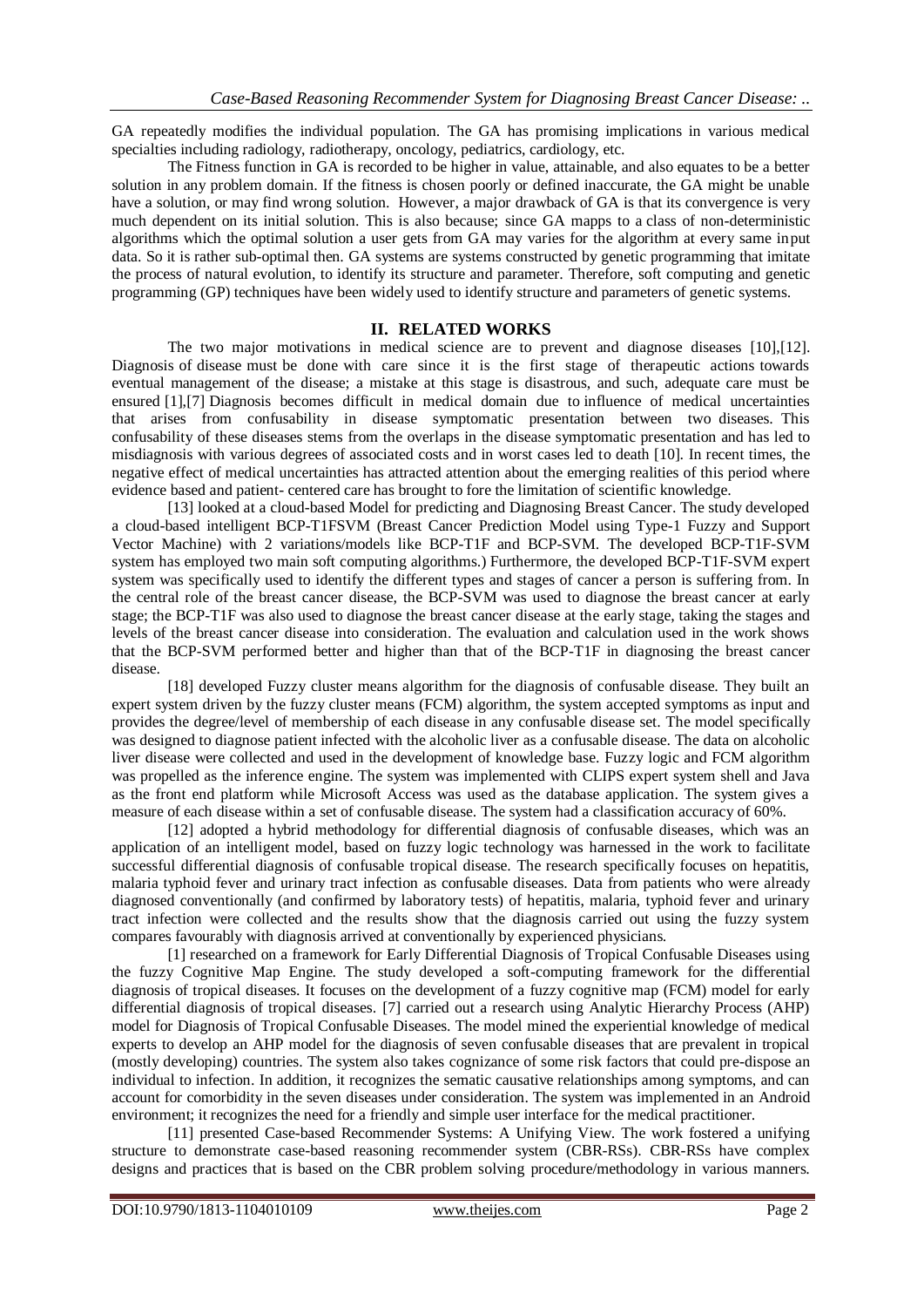The objective of the created structure is to delineate both the normal provisions of the different CBR-RSs just as the focuses were these frameworks take various arrangements. The proposed structure was determined by the analysis of some certain frameworks and techniqueincluding nine unique recommendation functionalities. A definitive objective of the system is to facilitate the assessment and the comparison of CBR-RSsand to provide a device to recognize open area for additional research/input.

[4] proposed a framework that permits CBR to make decisions about item/product similarities to work on the nature of their suggestions, recommendation and subsequently this kind of approach has demonstrated to be exceptionally effective in numerous online business settings, particularly when the requirements and inclinations of clients/users are badly characterized.

[8] investigated on CBR Systems inspired by social insects. As indicated by them, Case-based recommender systems that can learn about user preferences over time and automatically suggest products that fit these preferences" and presented a system called CASIS. In CASIS they combined case-based reasoning approach with a metaphor from colonies of social insects namely the honey bee dance. In nature, this metaphor is used to indicate the best nectar source among honey bees. Similarly they used it to retrieve the most similar case to the user's query. Their results show that this combination is effective when used in the retrieval step of the recommendation cycle: the most similar case is found by the "bees".

[6] presented CBR-S for personalized finance advisory. They further developed a business-based model to help brokers, individuals and bankers in predicting investment values termed as "wealth management system" to meet up with their investment goals and objectives but required some deep machine learning techniques to accurately predict the target variable with large volume of unstructured and structured data, which to a great extent require a profound information on the monetary space, a pattern in the space is the abuse of suggestion innovations to help monetary consultants and to work on the viability of the cycle.

[21] carried out a conversional web-to-case-based recommender model to aid the discovery of metadata because to search for online-resources in the study of big data was a problem.They further delineated that finding assets of interest in an enormous asset escalated climate is a difficult issue. In their paper they introduced the exploration on resolving this issue through the improvement of a recommender framework to help with metadata revelation. Their recommender approach utilizes Conversational Case Based Reasoning (CCBR), with semantic web markup language giving a standard structure to case presented. They presented their underlying endeavors in planning, designing and developing cosmology for an Earthquake Simulation Grid, to utilize these to direct case recovery, talk about how these are taken advantage of in a prototype application, and recognize future strides for the methodology.

[3] adopted a cased-based reasoning technique to express recommendation on similar items for customers with market basket analysis. According to them, "the most broadly utilized recommendation techniques will in general prescribe comparative things to those enjoyed/liked by a client/user before or products/items that comparable clients preferred dependent on the theory that clients have a steady conduct after some time and that comparable clients share comparative preferences.

## **III. METHODOLOGY**

In this paper, we took on the Object Oriented Analysis and Design Methodology(OOADM).The Object Oriented Analysis and Design (OOD) is the most common way of utilizing an Object situated strategy to plan a registering framework or application. This procedure empowers the execution of a product arrangement dependent on the ideas of items. Object Oriented Analysis and Design (OOAD) technique fills in as a feature of the Object Oriented Programming (OOP) measure or lifecycle. The item arranged methodology consolidates information and cycles known as techniques into single elements called objects.

**Dataset:** The Datasets used in this research was gotton from [4][17]. This dataset contained a total of 568 items. 70% of the Dataset was used for training which amount to 398, while 30% was used for testing which amount to 171. The future attributes of the proposed system dataset includes: Mean radius as the mean of distances from the center to points on the perimeter. Mean texture is the standard deviation of gray-scale sample values in the test result. Mean perimeter is the mean size of the patient core tumor. Mean area and smoothness is the mean local variation in radius lengths. Mean compactness is the mean of perimeter^2/area-1.0. mean concavity point, mean symmetry, mean fractal dimension, radius error, tecture error, perimeter error, area error, smoothness error, compactness error, concavity error, concave points error, fractal dimension error, worst radius, worst texture, worst perimeter, worst smoothness, worst compactness, worst concavity, worst concave points and worst fractal dimension.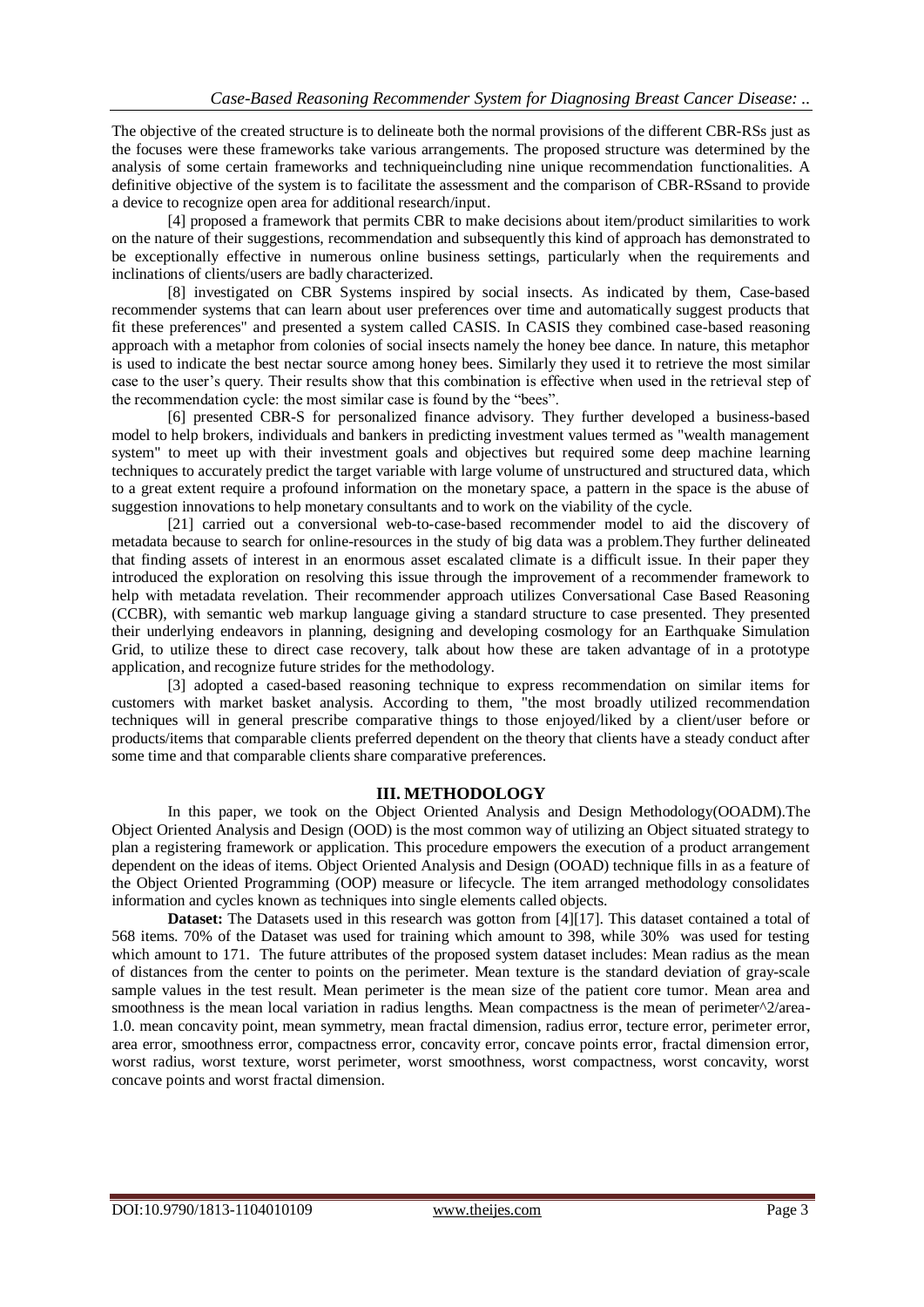|                |                    |                     | <b>Table I:</b> Breast Cancer Dataset [4], [17] |                |                                |
|----------------|--------------------|---------------------|-------------------------------------------------|----------------|--------------------------------|
|                | <b>Mean radius</b> | <b>Mean texture</b> | $\cdots$                                        | Worst symmetry | <b>Worst fractal dimension</b> |
| $\Omega$       | 17.99              | 10.38               | $\cdot$ $\cdot$ $\cdot$                         | 0.4601         | 0.1189                         |
|                | 20.57              | 17.77               | $\cdots$                                        | 0.2750         | 0.0890                         |
| $\overline{c}$ | 19.69              | 21.25               | $\cdots$                                        | 0.3613         | 0.0876                         |
| 3              | 11.42              | 20.38               | $\cdots$                                        | 0.6638         | 0.1730                         |
| 4              | 20.29              | 14.34               | $\cdots$                                        | 0.2364         | 0.0768                         |
| $\cdots$       | $\cdots$           | $\cdots$            | $\cdots$                                        | $\cdots$       | .                              |
| 564            | 21.56              | 22.39               | $\cdots$                                        | 0.2060         | 0.0712                         |
| 565            | 20.13              | 28.25               | $\cdots$                                        | 0.2572         | 0.0664                         |
| 566            | 16.60              | 28.08               | $\cdots$                                        | 0.2218         | 0.0782                         |
| 567            | 20.60              | 29.33               | $\cdots$                                        | 0.4087         | 0.1240                         |
| 568            | 7.76               | 24.54               | $\cdots$                                        | 0.2871         | 0.0704                         |

### **The Case-Based Reasoning (CBR)**

A case-based thinking is a strategy for tackling another issue by recollecting a past, comparative circumstance and reusing same data with the information on that circumstance. The idea of CBR accepts that comparable issues have comparative solutions. We employed the CBR to classify data/input preprocessing and formalization operations into mild, moderate, severe with critical cases of the breast cancer with genetic algorithm. The CBR system rules are built with the most common test that medical professionals uses to interprete the stages with TNM system. The reasoning system uses test diagnosis and scans sourced from lab scientists with attributes of turmor(T), size\_of\_node(N) and metastasis(M) showing the spread of cancer to other parts in the human body. However, the main reasoning task is embodied in the CBR engine formulated with rules.

## **The stages of breast cancer disease**

**Stage 0:** Theseare the mild-cases of breast-cancer where the size has spread from 1-4 axillary lymph nodes**.** The stage 0 referred to a non-invasive cancer which abnormal cells are deposited at the lining of the breast-milk duct. In stage-0 cancer; the breast cells have not spread at the outer part of the ducts or lobules with the surrounding breast tissues. The ductal Carcinoma in Situ is very early and is treatable, but if left undetected can spread to the breast tissues..

**Stage-1:** The stage-1 it is evident but contained only the area where the first abnormal cells began to develop. The breast-cancer detected is referred to as early stage and can effectively be treated. The stage-1 is grouped into stage IA and IB. It's treatable.

**Stage 2:** The stage 2 breast cancer called the moderate cases: where the lymph nodes size spread from 4-9 auxiliary lymph-nodes. The growth has only spread to the nearby lymph nodes. This stage has 2-groups: Stage 2A and 2B. The difference is the turmor-size and the lymph-nodes.

**Stage 3:**The stage-3 or severe-cases of breast-cancer is when it extends beyond the immediate region of the turmor and have invaded nearly lymph-nodes and muscles. This stage is grouped into sub-classes: Stage 3A, 3B & 3C. The difference is determined by t turmor-size and whether the cancer has spread to the lymph nodes and surrounding tissues.

**Stage 4:**The stage-4 or critical(worst case) breast cancer is not curable but usually tratable and current advances and medical technology shows the women with such issue of living longer by managing the disease as a chronic-illness. The cancer extended to the other parts or area like the bones, brain, liver and lungs.

## **Procedure for CBR System**

The case-based reasoning is developed with the IF...THEN...ELSEIF statement using the GA. This clearly defined the stages of breast cancer as added advantage over the existing methods as the procedures used by the CBR engine.

| Table II: Procedure for CBR System                                                      |
|-----------------------------------------------------------------------------------------|
| If breast cells are found in the lining of the breast milk duct:                        |
| Cases= "mild" # stage $0&4$                                                             |
| elsif breast cells has grown and extended to the nearby lymph nodes:                    |
| Case= "Moderate" # Stage_2                                                              |
| elsif breast cells have invaded the lymph nodes and extends beyong the regional turmor: |
| $\text{Case}$ "Severe" # stage 3                                                        |
| elsif breast cells have spread to the bones, brain, liver and lungs:                    |
| Cases= "Critical" $\#$ stage 4                                                          |
| Endif                                                                                   |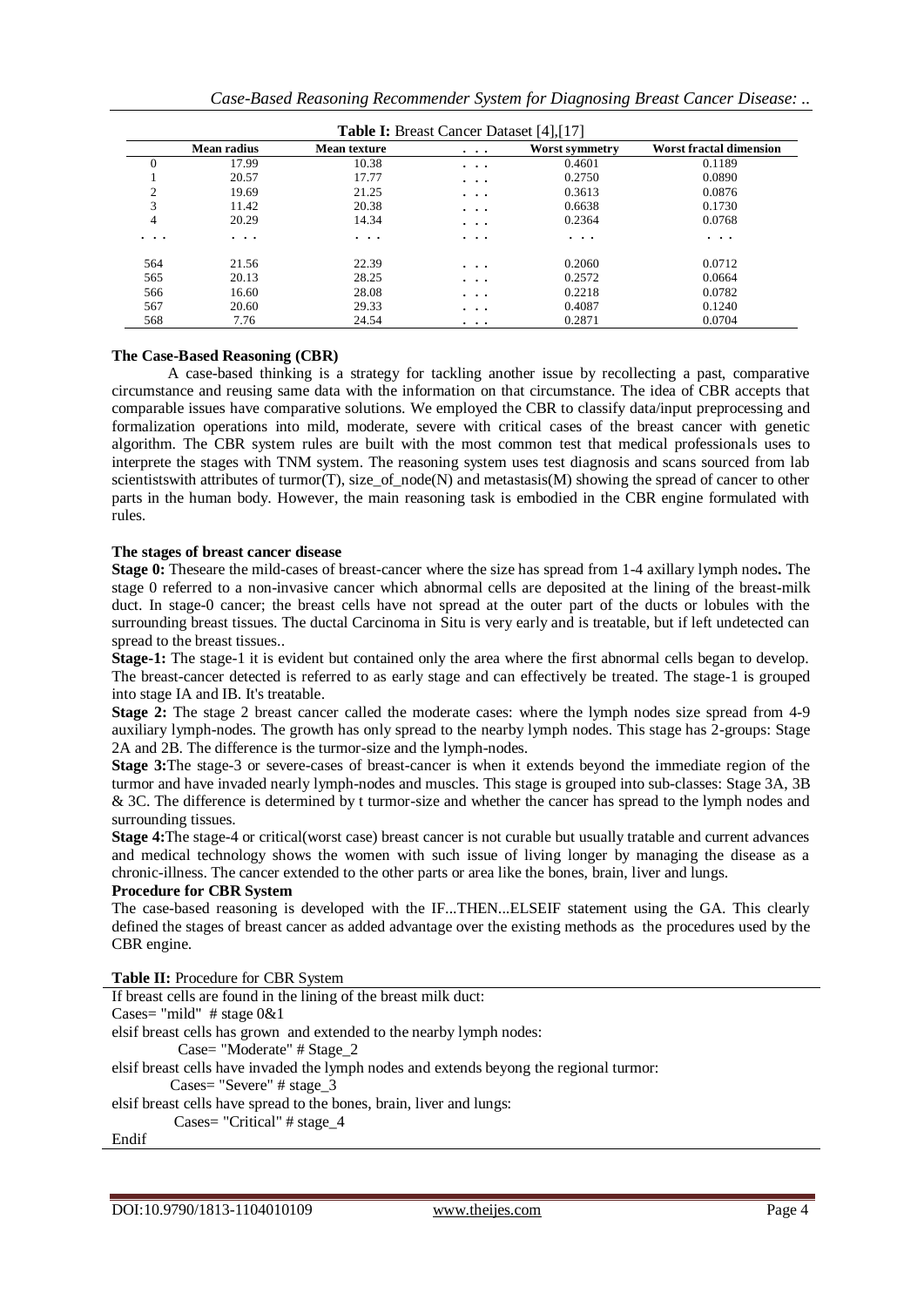## **The Genetic Algorithm (GA)**

GA is one of the development methods in the field of AI motivated by human genetic cycles of passing qualities starting with one age then onto the next. It is utilized for advancement reason and different fields of study. We propose to prepare and test to learn the exactness of anticipating the objective variable utilizing the proposed GA in SVM. This will assist with further developing the exactness level via preparing GA with SVM for better element choice. We characterized an underlying populace about Breast cancer for every patients having their own arrangement of chromosomes and a capacity was called to group whether a patient have the confusable disease (Breast disease) or not. The chromosome were considered as more fit when it contains more survival points as chromosome 1 is viewed as more fit than chromosome 2.We selected those patients with no cancer for mating to produce off-springs and replaced the off-springs with those having the cancer disease from the population and repeated the process while fitness of fitted individuals population which are not high enough. We selected the fitted chromosomes from the population and produce off-springs. Initialization step was first created for initializing the population randomly given data from numpy pool of library with chromosoms in python. The function is used to compute the fitness for each chromosome as set of hyper-parameters which define a proposed problem with solution that the genetic algorithm is trying to solve. The Selection step considers the best fitted chromosomes as parents to pass the genes for generationsto come and create new population which retrunsthe variable called n paraents. The Cross-over module is created to form new set of chromosome in combination with parents and add them to generate a new population set. The mutation process was initiated to alter 1 or more gene values of a chromosome in the new population set generated. This helps in getting more of the diverse opportunity obtained in the population for the generation to come. The training and testing of GA was done with feature initialization, fitness function, selection, cross-over and mutation having the best chromosoms and score values. The result of case-based reasoning is feed to the genetic algorithm with features and rules of mild, moderate, severe and critical cases of breast cancer.

| Step             | <b>Processes involved</b>                                                                               |
|------------------|---------------------------------------------------------------------------------------------------------|
|                  | <b>Start</b>                                                                                            |
| 2                | Find candidate_SV with closest pair from classification (SV=>support vector)                            |
| 3                | If there are violating points then                                                                      |
| 4                | Find violating points                                                                                   |
| 5                | Compute the candidate_ $SV =$ candidate_ $SV +$ voilating_points)                                       |
| 6                | If there is any $\alpha_p < 0$ due to the addition of c to S that gives negative then                   |
| 7                | Candidate_ $SV =$ candidate_ $SV/p$                                                                     |
| 8                | Repeat module to prune all the data points                                                              |
| 9                | $end_i$ if                                                                                              |
| 10               | end_if                                                                                                  |
|                  | <b>Algorithm 2:</b> The proposed Genetic Algorithm (GA)                                                 |
| <b>Step</b>      | <b>Processes involved</b>                                                                               |
| 1                | <b>Start</b>                                                                                            |
| $\boldsymbol{2}$ | Iniatialize(K=0) and create a population( $P_k$ ): of n randomly-generated individuals                  |
| 3                | Comput fitness(i) for each $i \in P_k$                                                                  |
| 4                | <b>Selection</b> , Make selection with members of $P_k$ and insert into $P_{k+1}$                       |
| 5                | <b>Crossover:</b> select and pair members of Pk; produce offspring, insert the offspring into $P_{k+1}$ |
| 6                | <b>Mutation:</b> Select $\mu$ x n members of Pk+1; invert a randomly-selected bit for each              |
| 7                | <b>Evaluate</b> Pk+1; Compute fitness(i) for each $i\epsilon P_k$                                       |
| 8                | K=k+1 $\#$ increment k by 1                                                                             |
| 9                | Repeat while fitness of fitted individual in $P_k$ is not high enough                                   |
| 10               | <b>Return</b> fitness individuals from $P_k$                                                            |

**Algorithm 1**: Support vector machine(SVM)

**Evaluation Metrics:** Several evaluation metrics are employed to ascertain the performance or success rate of learning algorithms. In this work, we employed detection accuracy, the confusion metrics, precision, recall and f1-score as diagnostic tools to measure the accuracy of both SVM and the proposed genetic algorithm. The detection accuracy is used measure the correct classifications from the overall number of cases. The precision: is tool adopted to measure positive classifications, Recall is a metric used to measure the false negative classifications and f1-score to measure the true positive and false positive regardless of false negative and false positive classification. Table 8 shows the diagnoses accuracy of breast cancer measure in percentage for genetic algorithm and SVM model obtained from the same testing dataset. The GA produced 92.40% metrics of accuracy higher than the existing SVM with 71.99% metrics of accuracy.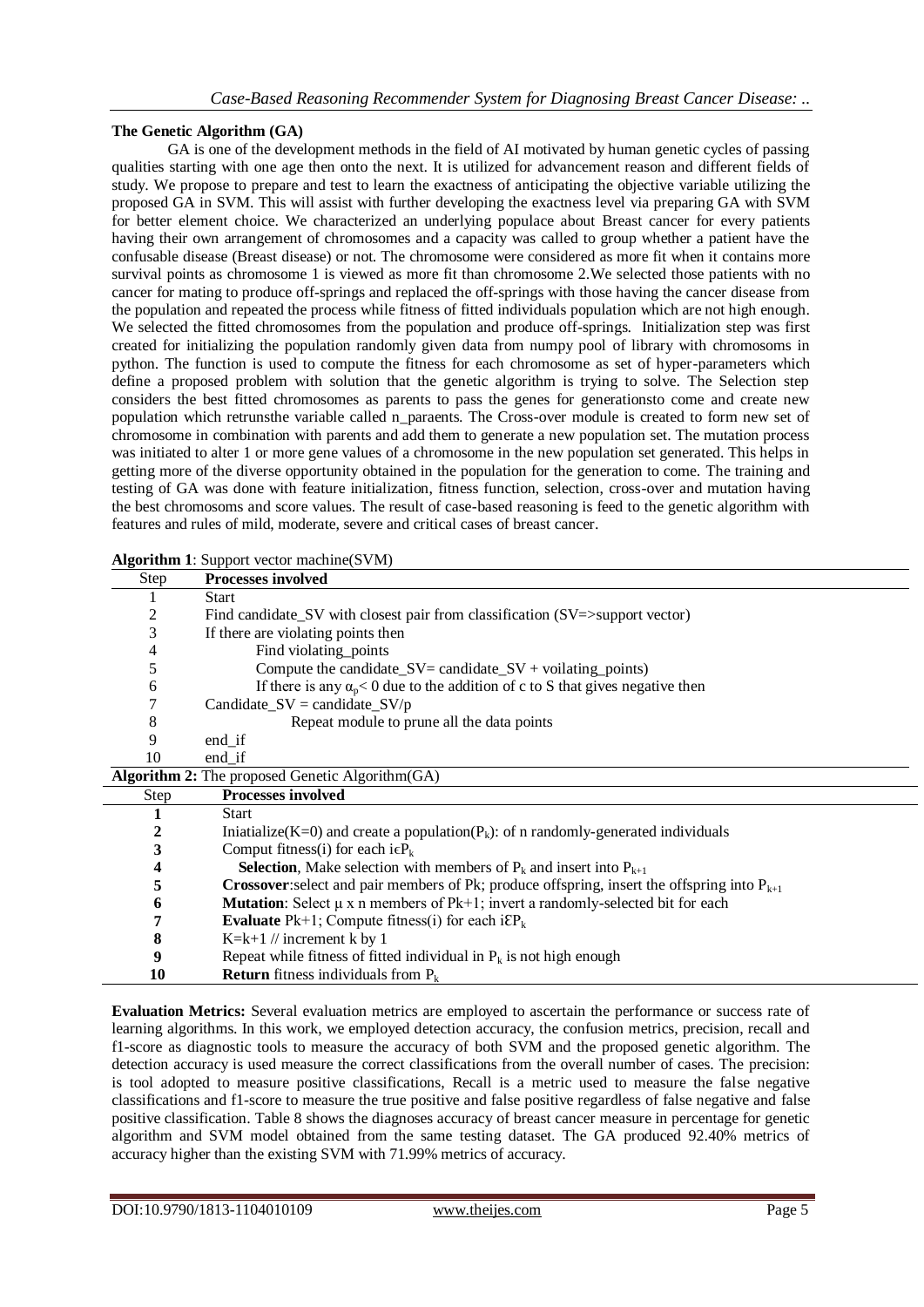## **IV. RESULTS AND DISCUSSION**

We are discussing in detail about the results of SVM and GA obtained from the proposed system training and testing dataset as presented below in figures and tables. The bar charts, tables and graphs are used for presentation of results and discussion.Table 1 shows summary of the Breast Cancer Dataset obtained from ice.uci.edu [4].This dataset contained a total of 568 items. 70% of the Dataset was used for training which amount to 398, while 30% was used for testing which amount to 171. The future attributes of the proposed system dataset includes: Mean radius as the mean of distances from the center to points on the perimeter. Mean texture is the standard\_deviation of gray-scale sample values in the test result. Mean perimeter is the mean size of the patients core tumor. Mean area and smoothness is the mean local variation in radius lengths. Mean compactness is the mean of perimeter^2/area-1.0. mean concavity point, mean symmetry, mean fractal dimension, radius error, tecture error, perimeter error, area error, smoothness error, compactness error, concavity error, concave points error, fractal dimension error, worst radius, worst texture, worst perimeter, worst smoothness, worst compactness, worst concavity, worst concave points and worst fractal dimension.



**Total Number of Training and Testing Dataset** 

Fig 1: Breast Cancer training and testing dataset

Fig. 1 graph showing the total no. of training and testing dataset. The total dataset is divided into (70% of  $569 =$ 398 items ) as training and  $(30\% \text{ of } 569 = 171)$  testing dataset. This was done with the import sklearn model selection library in Python to include the train\_test\_split with input/target features.



The Existing System Confusion matrix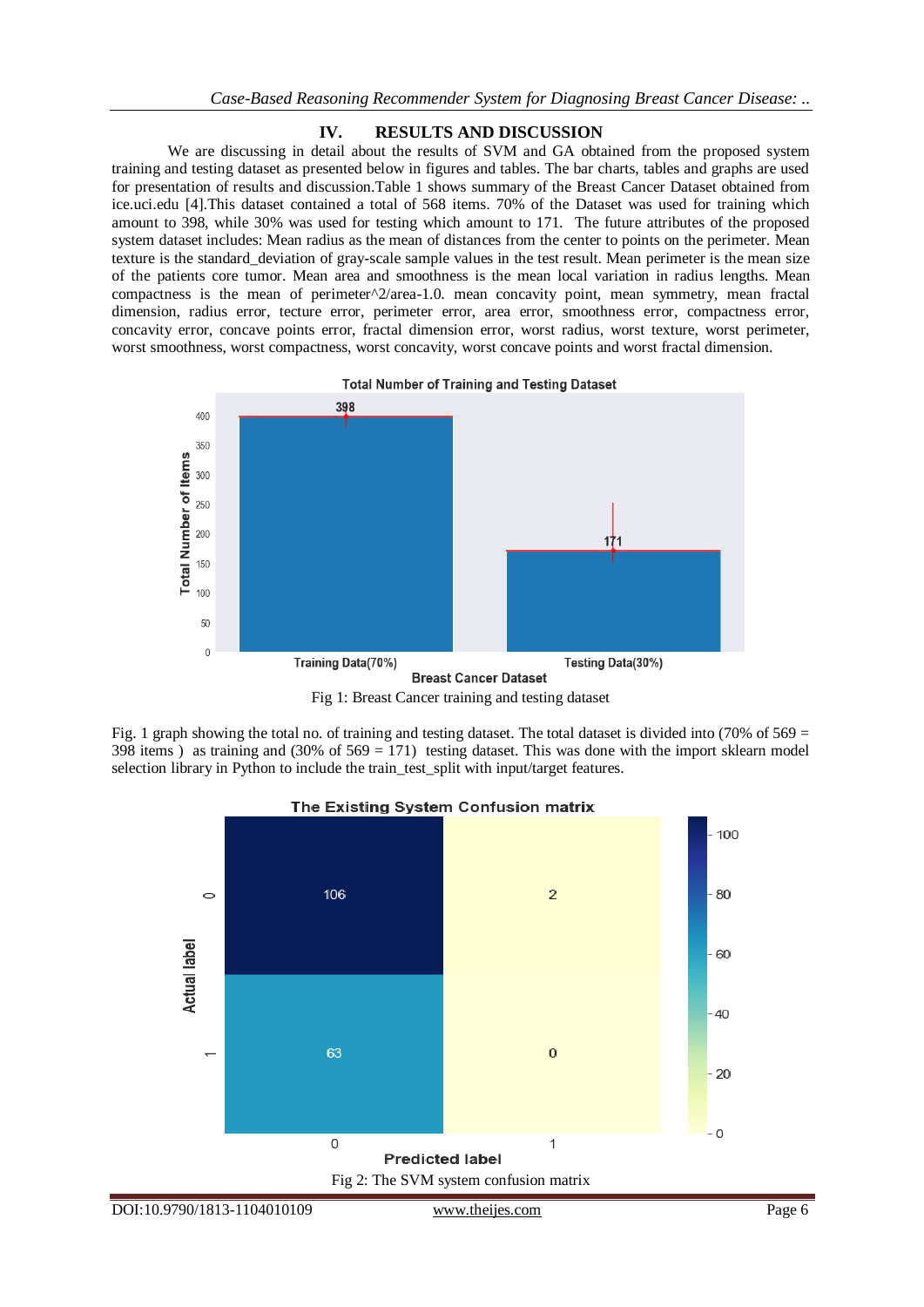Fig. 2 depicts the confusion matrix of the SVM model with the correct predictions recorded on the maindiagonal and wrongly predicted values on the secondary diagonal called the off-diagonal elements. The total no. of correct predictions  $= 106+0=106$  and wrongly predicted  $= 63+2= 65$  as shown in figure 4.2 above.



Fig 3: The GA confusion matrix

Fig. 3 depicts the confusion matrix of the (GA) model. The main diagonal elements or values showing the total number of correctly predicted values that are equal to the actual or true values. The secondary diagonal showing the wrongly predicted values which falls-off the main diagonal called the off-diagonal elements. The higher the diagonal values the better the predictions. The total number of correct predictions =  $56 + 102 = 158$ and wrong predictions =  $10+3 = 13$ 



Fig 4: The correlation graph of proposed system heat map

Fig. 4 is the correlation matrix used to measure the relationship between breast cancer feature variables. The matrix depicts the linear-correlation for all possible pairs of attributes in breast cancer dataset. There is strong-relationship in the main diagonal and other pairs as shown in the correlation heat map. There is strong-correlation between the mean radius and mean perimeter, mean area and mean perimeter.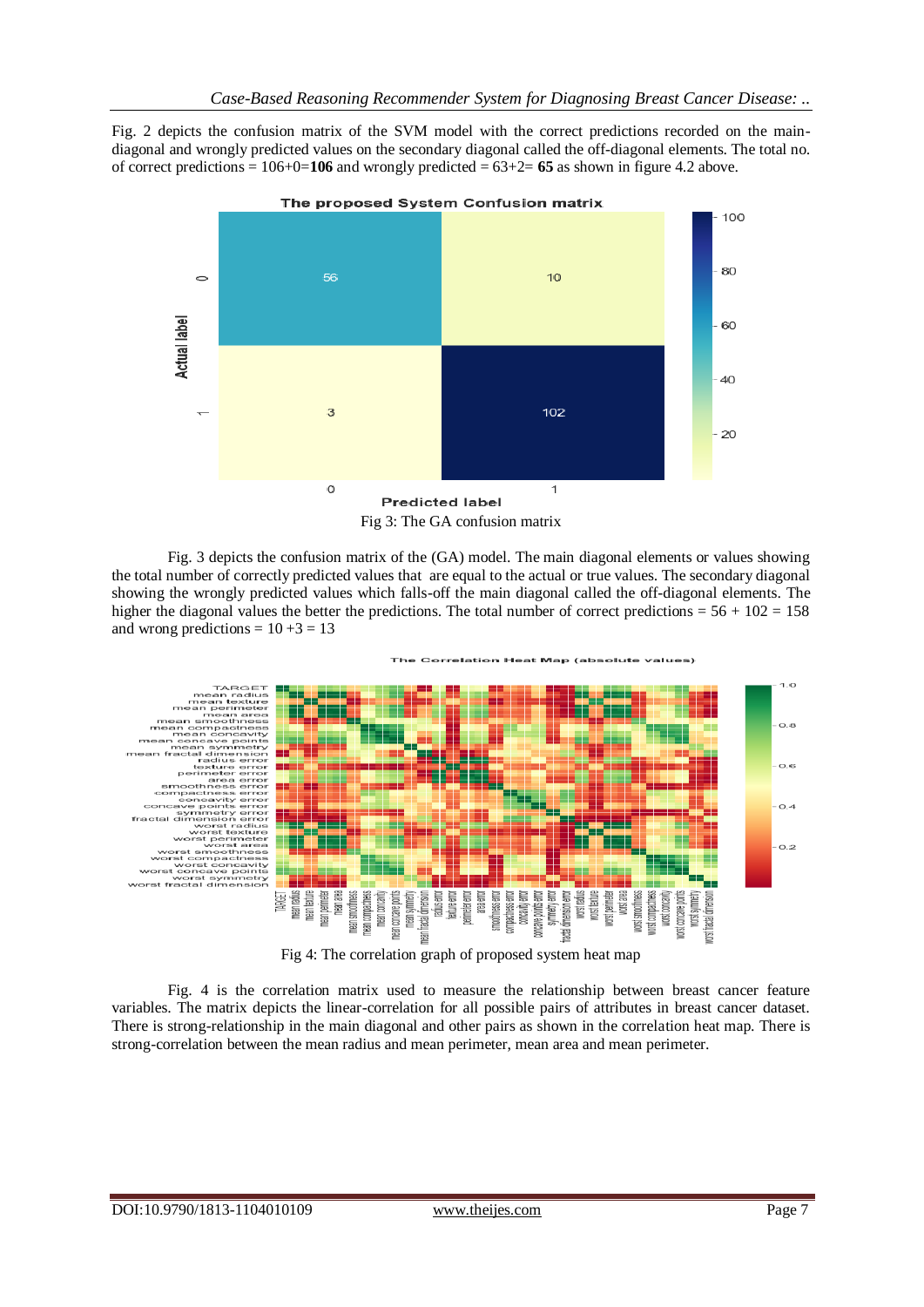

Fig 5: The breast cancer detection chart

Fig. 5 contain total no. of breast cancer detected cases and those free from the disease as gotten from the same dataset by the GA after training stage. From the result 357 of the total dataset was detected to have and suffering from breast cancer and while 212 items of total dataset was detected to free from breast cancer..

|              |                  |        | <b>Table III:</b> The classification report of SVM |                |
|--------------|------------------|--------|----------------------------------------------------|----------------|
|              | <b>Precision</b> | Recall | F1-score                                           | <b>Support</b> |
|              | 0.64             | 0.98   | 0.77                                               | 108            |
|              | 0.60             | 0.05   | 0.09                                               | 63             |
| Accuracy     |                  |        | 0.64                                               | 171            |
| Macro_avg    | 0.62             | 0.51   | 0.43                                               | 171            |
| Weighted_avg | 0.62             | 0.94   | 0.52                                               |                |

Table III shows the classification report of the existing SVM measured in terms of precision, recall and f1-score for predicting the target. In precision; the free case of breast cancer produced 0.64 and those having the breast cancer disease gave 0.60. For recall 0.98 free case and 0.05 having the disease, For f1-score 0.77 free case and 0.09 having the disease as classified by the existing system

|              |                  | <b>Table IV:</b> The classification report of genetic algorithm $(GA)$ |                 |                |
|--------------|------------------|------------------------------------------------------------------------|-----------------|----------------|
|              | <b>Precision</b> | Recall                                                                 | <b>F1-score</b> | <b>Support</b> |
|              | 0.93             | 0.86                                                                   | 0.90            | 66             |
|              | 0.92             | 0.96                                                                   | 0.94            | 105            |
| Accuracy     |                  |                                                                        | 0.92            | 171            |
| Macro_avg    | 0.93             | 0.91                                                                   | 0.92            | 171            |
| Weighted avg | 0.92             | 0.92                                                                   | 0.92            |                |

Table IV is the classification report of the proposed GA in terms of precision, recall and f1-score for predicting the target variable. The free case of breast cancer produced 0.93 and those having the breast cancer disease gave 0.92 classifications in precision. Recall 0.86 free case and 0.96 have disease. For f1-score 0.90 free case and 0.94 having the disease as classified by the proposed system model.

| Table VI: The Diagnostic Metric of GA and SVM |                 |
|-----------------------------------------------|-----------------|
| <b>ALGORITHM</b>                              | <b>ACCURACY</b> |
| Genetic Algorithm                             | 92.40           |
| <b>SVM</b>                                    | 71.99           |

Table VI shows the diagnoses accuracy of breast cancer disease measure in percentage for GA and SVM model obtained from the same testing dataset. The GA produced 92.40% metrics of accuracy higher than the existing SVM with 71.99% metrics of accuracy. The Proposed System GA performs better than the Existing System SVM in terms of speed and accuracy.

## **V. CONCLUSION**

Python was used as a tool to evaluate the performance of the existing SVM and the proposed GA in tern of accuracy and speed using evaluation metrics to ascertain the success rate of the learning algorithms. The result analysis encompasses the end-users who tested the model, diagnosed Confusable Disease: breast cancer issue and the fatality rate. Parameters for analysing the results encompassed the speeds in validating a registered

.